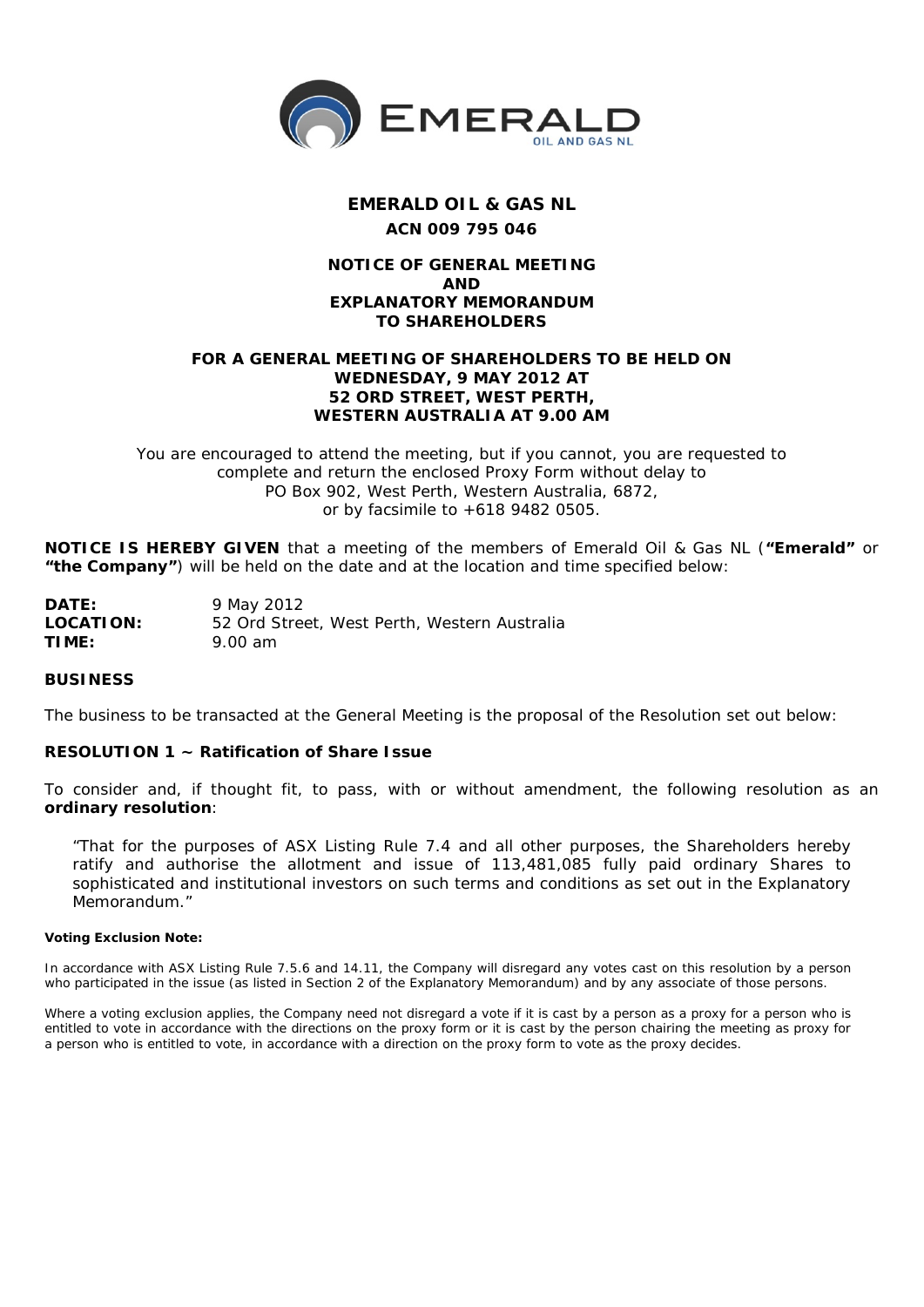# **EMERALD OIL & GAS NL ACN 009 795 046 NOTICE OF MEETING**

**DATED** 5 April 2012.

M Kyn

\_\_\_\_\_\_\_\_\_\_\_\_\_\_\_\_\_\_\_\_\_\_\_\_\_\_

**MIKE KRZUS** Director

#### **NOTES**

A member entitled to vote at this Meeting is entitled to appoint a proxy to attend and vote for the member at the Meeting. A proxy need not be a member. If the member is entitled to cast 2 or more votes at the Meeting the member may appoint 2 proxies. If a member appoints 2 proxies and the appointment does not specify the proportion or number of the members votes each proxy may exercise, each proxy may exercise half of the votes. A proxy form is attached at the back of this booklet.

Pursuant to regulation 7.11.37 of the Corporations Regulations 2001 (Cth), the Board has determined that the shareholding of each shareholder for the purposes of ascertaining voting entitlements for the Meeting will be as it appears in the share register of the Company at 9.00 am (Sydney time) on 8 May 2012.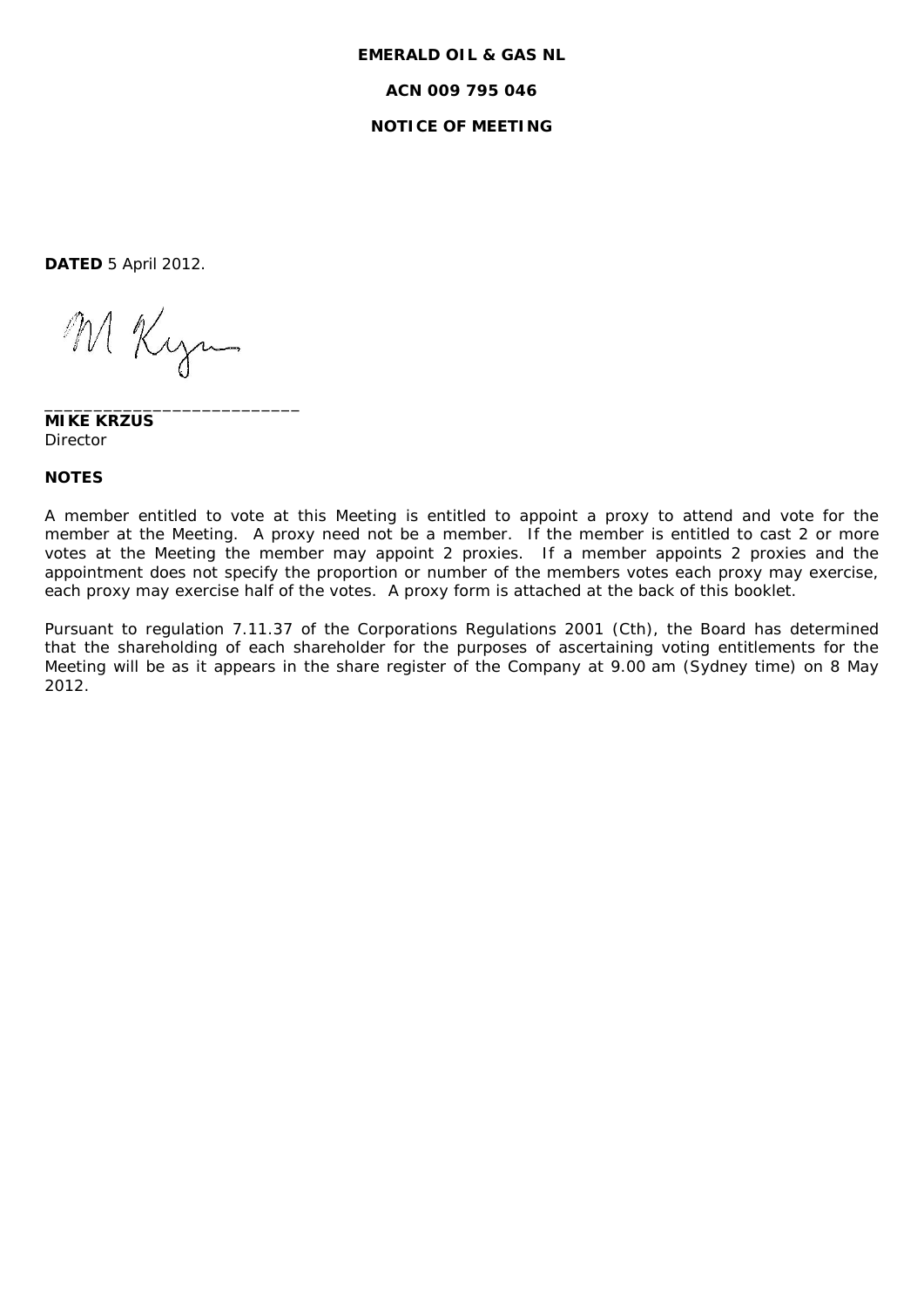#### **EMERALD OIL & GAS NL**

#### **ACN 009 795 046**

#### **EXPLANATORY MEMORANDUM TO SHAREHOLDERS**

This Explanatory Memorandum forms part of a Notice convening a General Meeting of Shareholders of the Company to be held at 9.00am on Wednesday, 9 May 2012 at 52, Ord Street, West Perth. This Explanatory Memorandum is to assist Shareholders in understanding the background to and the legal and other implications of the Notice and the reasons for the Resolutions proposed.

## **1. BACKGROUND**

On 16 December 2011 the Company announced its intention to raise approximately \$3,500,000 by the proposed issue of Shares at 3.0 cents per Share and within the 15% capacity available under Listing Rule 7.1.

In total, 113,481,085 Capital Raising Shares were issued and allotted between 23 December 2011 and 22 March 2012 to sophisticated and institutional investors and none of the allottees were related parties of the Company.

The funds raised from these issues are to be used to appraise, develop and deliver production from the Company's Green River Basin shale oil and gas projects in the United States of America, and the majority of the Shares were issued to investors in the United States.

#### 2. **RESOLUTION 1 – Ratification of Share Issue**

Listing Rule 7.1 limits the capacity of the Company to issue securities without the approval of its shareholders. In broad terms, that rule provides that a company may not, within a 12 month period, issue securities equal to more than 15% of the total number of ordinary securities on issue at the beginning of the 12 month period unless the issue is approved by shareholders or the issue otherwise comes within one of the exceptions to listing rule 7.1.

The Capital Raising Shares described in Section 1 were issued within the 15% limit permitted under Listing Rule 7.1 without Shareholder approval. Ratification of this issue by Shareholders is now sought under listing rule 7.4 to restore the Company's 15% placement capacity.

The Company raised \$3,085,423 before costs from this issue. The funds will be used to continue the exploration and development of the Company's Green River Basin shale oil and gas projects in the United States of America and for working capital purposes.

The terms of the Capital Raising Shares are the same as the terms of all other issued Shares in the capital of the Company and they ranked, from the date of allotment, equally in all respects with all other issued Shares in the capital of the Company.

In compliance with Listing Rule 7.5, Shareholders are hereby advised as follows:

#### **Specific Information Required By Listing Rule 7.5**

## *The number of securities allotted*

113,481,085 Shares were issued.

#### *The price at which the securities were issued*

The issue price for 102,847,446 of the Capital Raising Shares was 3.0 cents per Share. 10,633,639 of the Capital Raising Shares were issued for a deemed issue price of 3.0 cents per Share in lieu of transaction fees.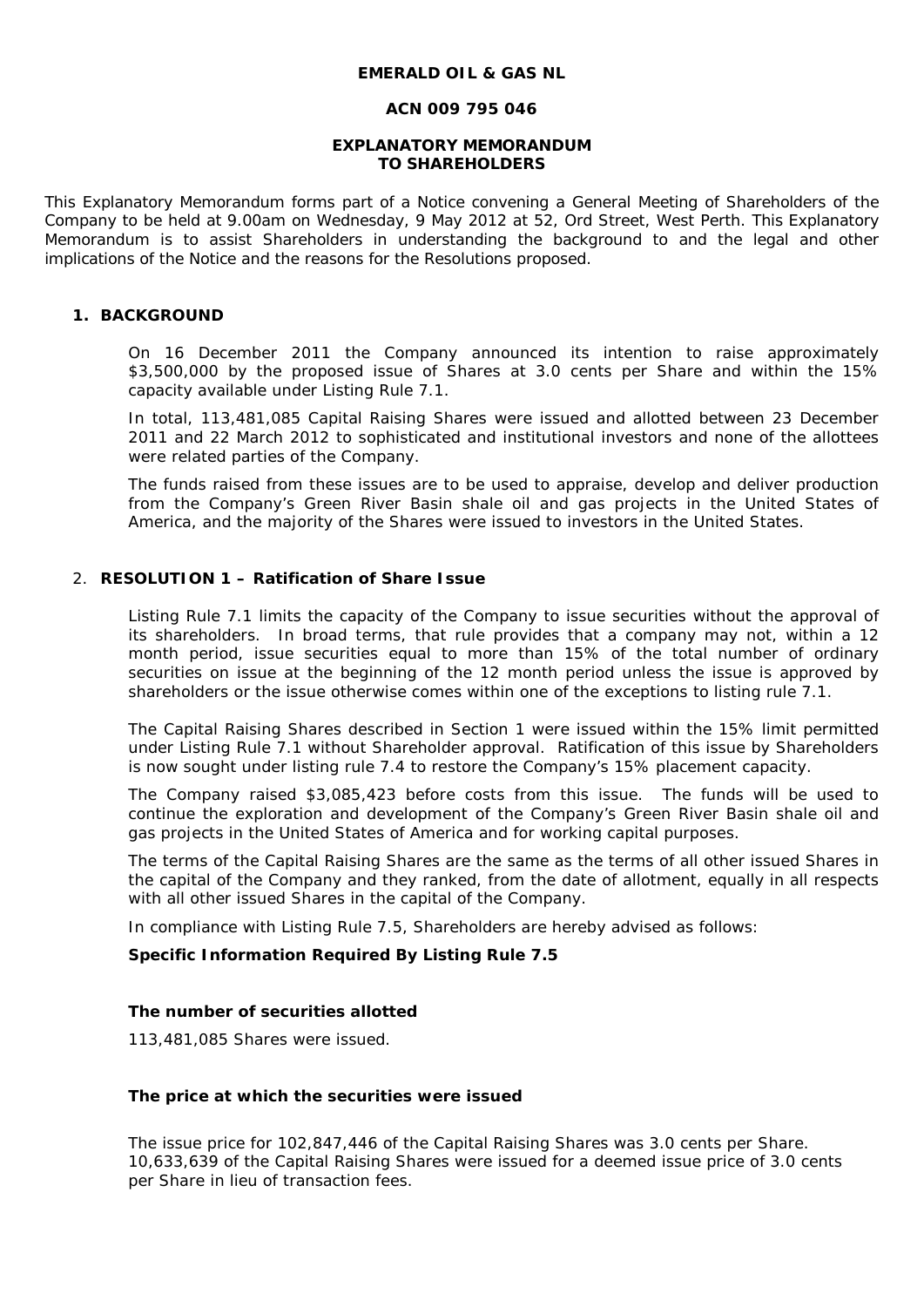#### *The terms of the securities*

The Capital Raising Shares the subject of Resolution 1 are fully paid ordinary Shares and they rank equally in all respects with all other issued Shares in the capital of the Company.

# *The names of the allottees or the basis on which allottees were determined*

|                                                    | No of         |
|----------------------------------------------------|---------------|
| <b>Allottee</b>                                    | <b>Shares</b> |
| <b>Balantrove Master Fund</b>                      | 11,600,000    |
| Mr Jim E Kinard Jr                                 | 2,500,000     |
| Mr Steve Heinemann                                 | 6,573,645     |
| Mr Mark Sullivan                                   | 1,673,802     |
| Trafalgar HK                                       | 3,333,333     |
| <b>Trafalgar Copley</b>                            | 8,333,333     |
| Boodell & Co                                       | 2,500,000     |
| Mr Mark Sullivan & Mrs Joan Sullivan               | 83,690        |
| Churbro Holdings Limited                           | 1,162,016     |
| Rodman & Renshaw LLC                               | 6,571,533     |
| Mr Reid Rubinstein                                 | 938,800       |
| Mr Steve Lee                                       | 938,800       |
| Mr Edward Kovalik                                  | 938,800       |
| Platinum Partners Value Arbitrage Fund             | 8,000,000     |
| Bergen Global Opportunity Fund LP                  | 8,333,333     |
| Acumen Engineering Pty Ltd                         | 1,283,334     |
| AMB Holdings Pty Ltd                               | 1,300,000     |
| <b>Bluedale Pty Ltd</b>                            | 6,000,000     |
| Mr Peter Thomas Campbell & Ms Rosalba Maria Gustin | 500,000       |
| Cityland Holdings Pty Ltd                          | 1,500,000     |
| Gunz Pty Ltd                                       | 1,000,000     |
| Hardcore Geological Services                       | 1,000,000     |
| Jemaya Pty Ltd                                     | 10,000,000    |
| Mr Brian Mervyn John & Mrs Christine Cecilia John  | 1,000,000     |
| JP Morgan Nominees Australia                       | 3,000,000     |
| Mrs Lauren Knight                                  | 200,000       |
| Miss Jessamy Joyce Lee-Steere                      | 300,000       |
| Miss Marie Karoline Lublinkhof                     | 1,000,000     |
| Mr Michael Charles Mann                            | 1,300,000     |
| Mr Michael Charles Mann & Mrs Nada Mann            | 700,000       |
| Onyx Capital Pty Ltd                               | 10,000,000    |
| Mrs Megan Jane Pentony                             | 250,000       |
| Tarney Holdings Pty Ltd                            | 5,000,000     |
| <b>Trade Holdings Pty Ltd</b>                      | 1,000,000     |
| Valian Nominees Pty Ltd                            | 1,000,000     |
| Mr David James Wall                                | 1,666,666     |
| Mr Ian Vernon Wickens & Mrs Judith Anne Wickens    | 1,000,000     |

**Total 113,481,085**

## *The use (or intended use) of the funds raised*

The purpose of the issue of the Capital Raising Shares is to continue the exploration and development of the Company's Green River Basin shale oil and gas projects in the United States of America and for working capital purposes.

# *A voting exclusion statement*

A voting exclusion statement is included in this Notice.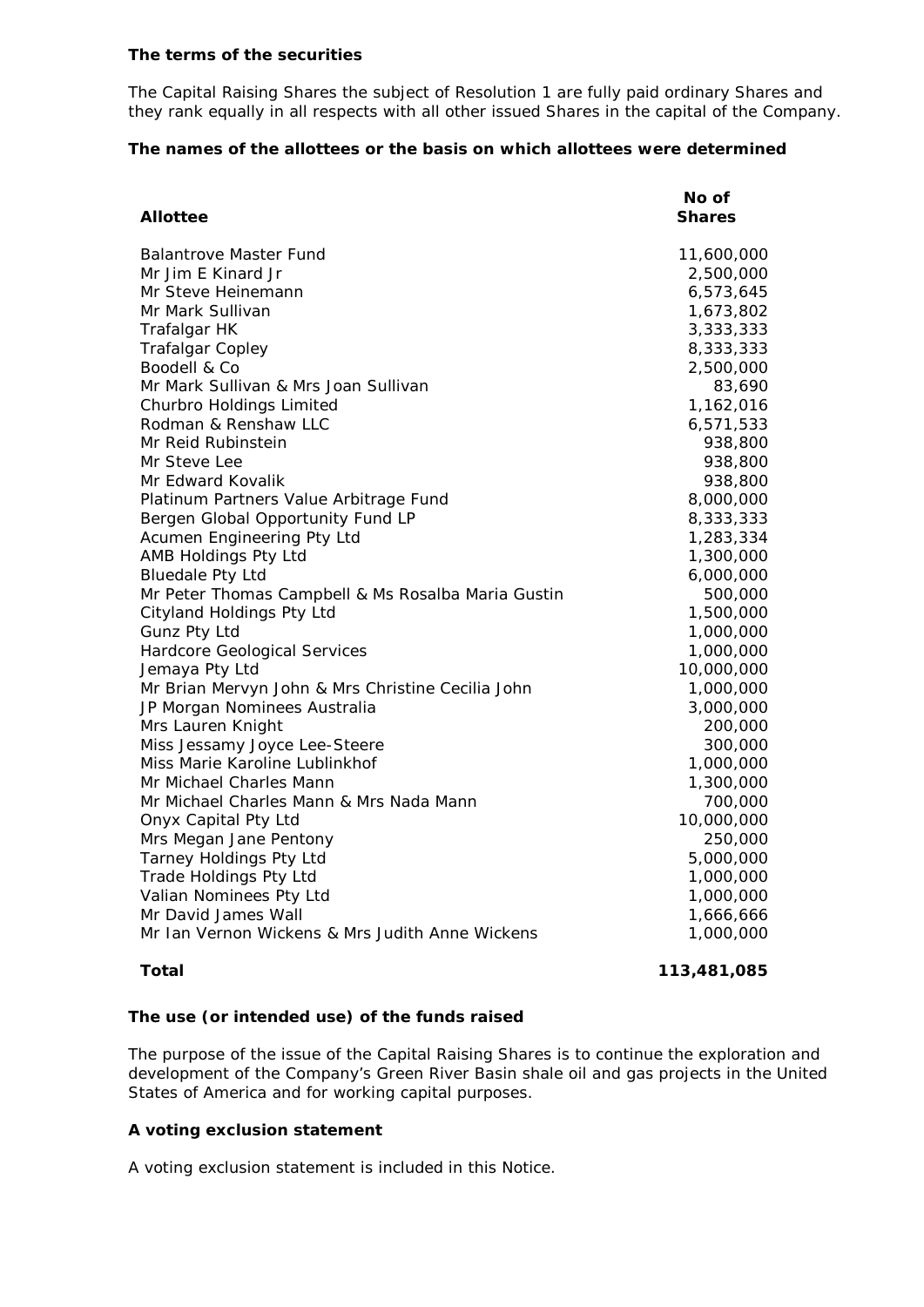#### **EMERALD OIL & GAS NL**

## **ACN 009 795 046**

#### **EXPLANATORY MEMORANDUM TO SHAREHOLDERS**

# **3. DEFINITIONS**

In this Explanatory Memorandum:

**"ASX"** means ASX Limited ACN 008 624 691;

**"Capital Raising Shares"** means the Shares offered under the Capital Raising;

**"Company"** means Emerald Oil & Gas NL ACN 009 795 046;

**"Corporations Act"** means the Corporations Act 2001 (Cth);

**"Director"** means a director of the Company;

**"Explanatory Memorandum"** means this Explanatory Memorandum;

**"Listing Rules"** means the official listing rules of the ASX;

**"Meeting"** means the meeting of Shareholders convened by this Notice;

**"Notice"** and **"Notice of Meeting"** means the notice of meeting to which this Explanatory Memorandum is attached;

**"Resolution"** means a resolution set out in this Notice;

**"Section"** means a section of this Explanatory Memorandum; and

**"Share"** means an ordinary fully paid ordinary share in the capital of the Company and **"Shareholder"** has a corresponding meaning.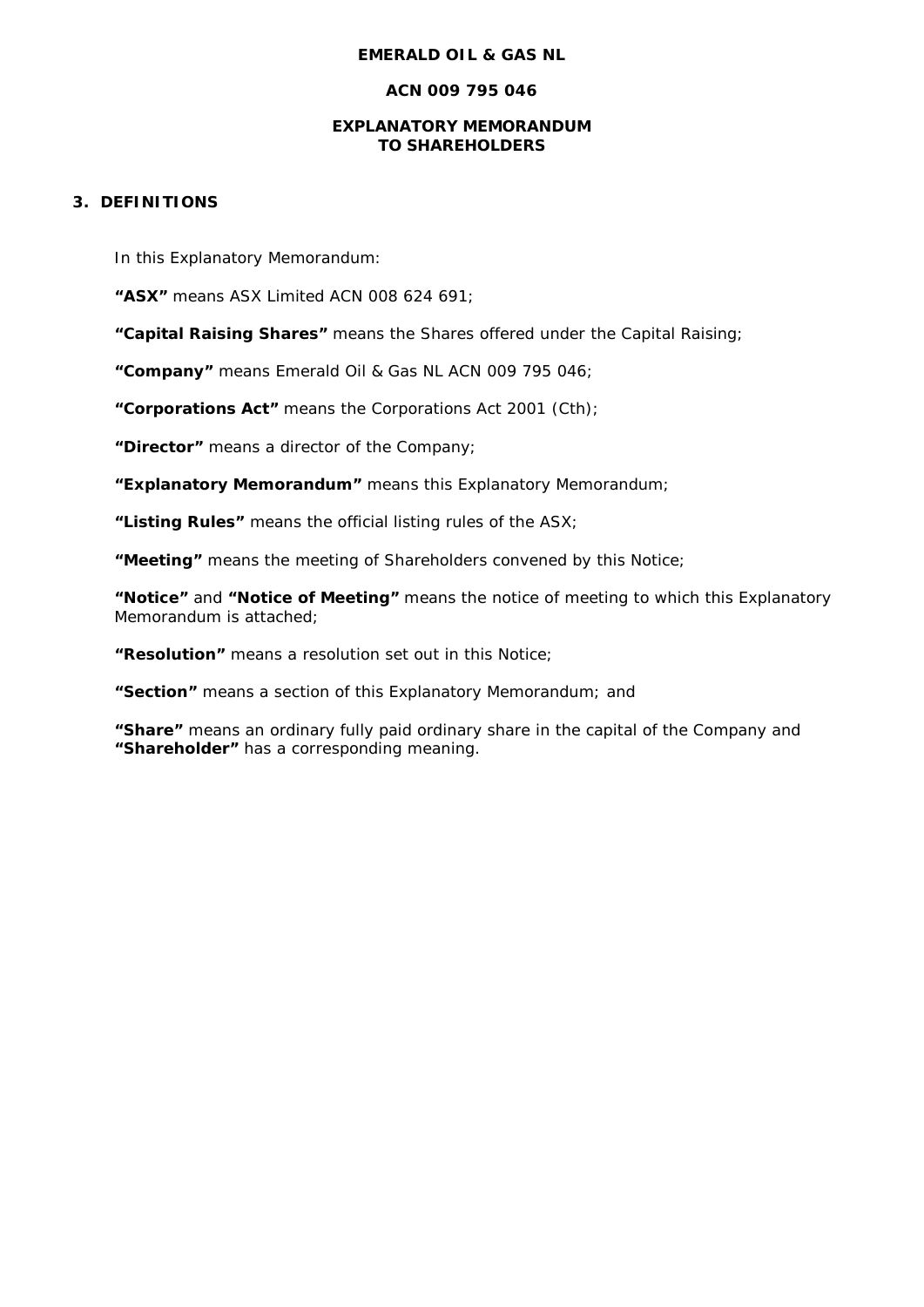# **PROXY FORM**

# **Emerald Oil & Gas NL All correspondence to:**

ACN 009 795 046 Emerald Oil & Gas NL PO Box 902 West Perth WA 6872 Phone: 08 9482 0510 Facsimile: 08 9482 0505

I/We

(insert name of holder – please print)

Of

(insert address of holder – please print)

# **Appointment of Proxy**

I/We being member/s of Emerald Oil & Gas NL and entitled to attend and vote hereby appoint

The Chairman of the Meeting (mark with an 'X') **OR**

Write here the name of the person you are appointing if this person **is someone other than** the Chairman of the Meeting

or failing the person named, or if no person is named, the Chairman of the Meeting, as my/our proxy to act generally at the meeting on my/our behalf and to vote in accordance with the following directions (or if no directions have been given, as the proxy sees fit) at the Meeting of Emerald Oil & Gas NL to be held at 52 Ord Street, West Perth, Western Australia on Wednesday, 9 May 2012 at 9.00 am and at any adjournment of that meeting.

#### **IMPORTANT: FOR RESOLUTION 1 BELOW**

If the Chairman of the Meeting is to be your proxy and you have not directed your proxy how to vote on Resolution 1 below, please place a mark in this box. By marking this box you acknowledge that the Chairman of the Meeting may exercise your proxy even if he has an interest in the outcome of that Item and that votes cast by him, other than as proxy holder, would be disregarded because of that interest. If you do not mark this box, and you have not directed your proxy how to vote, the Chairman of the Meeting will not cast your votes on Resolution 1 and your votes will not be counted in computing the required majority if a poll is called on this Item. The Chairman of the Meeting intends to vote undirected proxies in favour of Resolution 1.

#### **Voting directions to your proxy - X to indicate your directions**

| please mark |  |
|-------------|--|
| Ordinary    |  |
| business    |  |
|             |  |

**Resolution 1** Ratification of Share Issue



**For Against Abstain\***

\* If you mark the Abstain box, you are directing your proxy not to vote on your behalf on a show of hands or on a poll and your votes will not be counted in computing the required majority on a poll.

**PLEASE SIGN HERE This section** *must* **be signed in accordance with the instructions overleaf to enable your directions to be implemented.** 

| <b>Individual or Security</b><br>holder 1   | Security holder 2                          | <b>Security holder 3</b>      |
|---------------------------------------------|--------------------------------------------|-------------------------------|
|                                             |                                            |                               |
| Sole Director and Sole Company<br>Secretary | <b>Director</b>                            | Director/Company<br>Secretary |
| <b>Contact Name</b>                         | <b>Contact Daytime</b><br><b>Telephone</b> | Date                          |